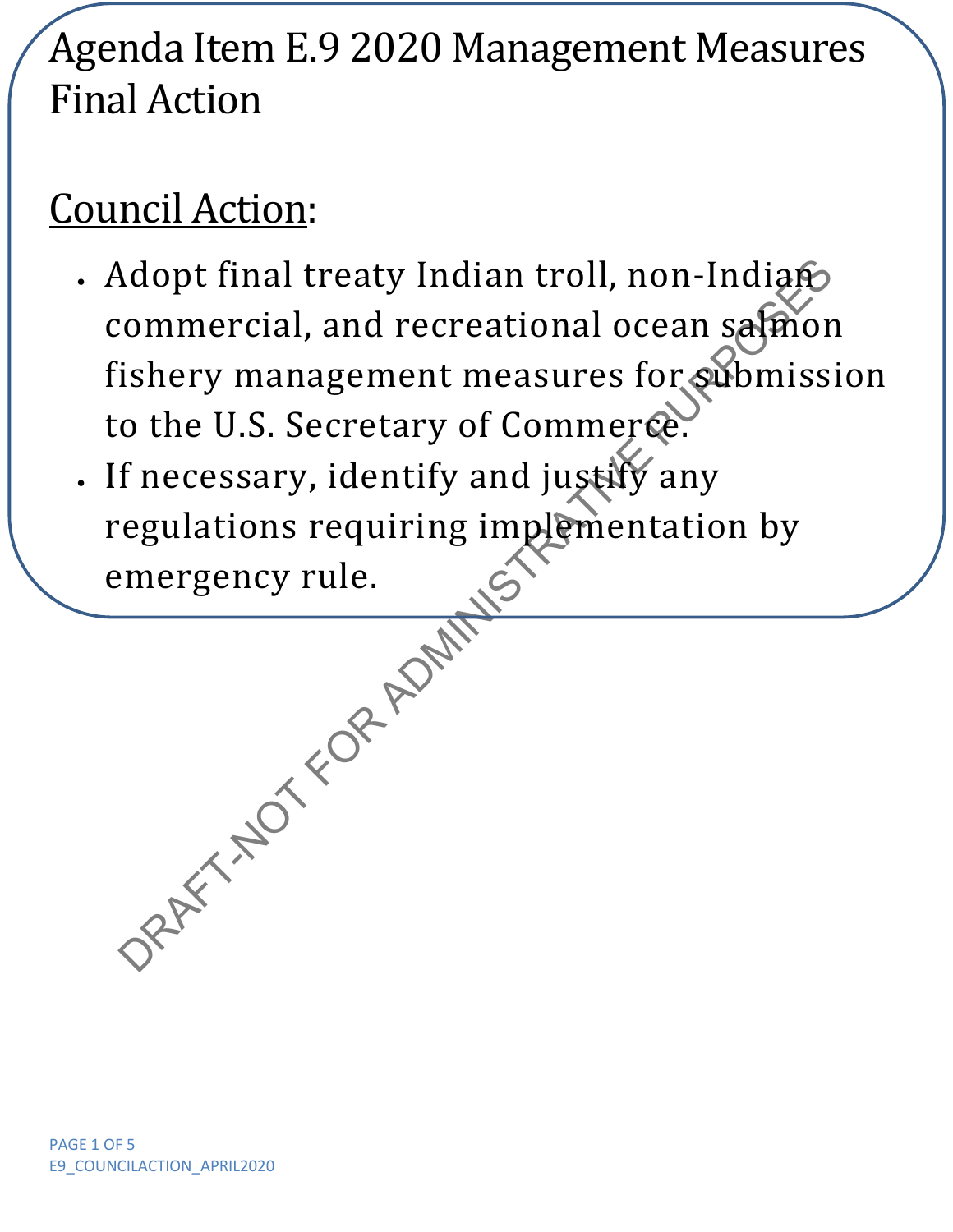**Moved by Brett Kormos**

**2nd by Marc Gorelnik**

ORAFT-NOT FOR ADMINISTRATIVE PURPOSES **I move the Council adopt the 2020 non-Indian commercial and recreational salmon management measures for submission to the U.S. Secretary of Commerce for the area from the Oregon/California border to the U.S./Mexico border as presented in Agenda Item E.9.a, Supplemental STT Report 1 dated April 10, 2020, including the commercial and recreational requirements, definitions, restrictions, or exceptions.**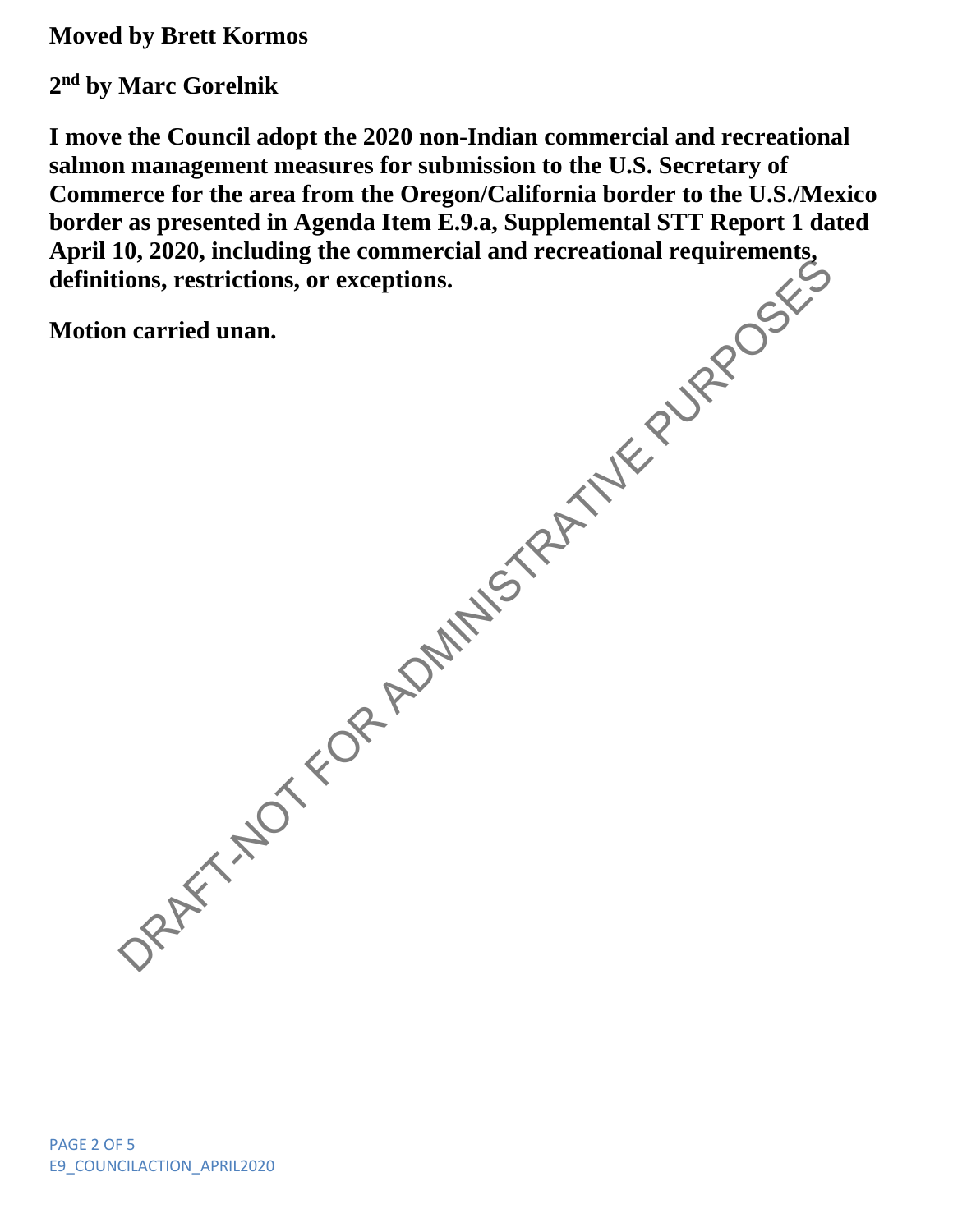Moved by Chris Kern  $2<sup>nd</sup>$  by Christa M. Svensson

2020, including all season descriptions, minimum size, and requirements, definitions, restrictions, and exceptions.<br>
Motion carried unan.<br>
Motion carried unan.<br>  $\frac{1}{2}$ <br>  $\frac{1}{2}$ <br>  $\frac{1}{2}$ <br>  $\frac{1}{2}$ <br>  $\frac{1}{2}$ <br>  $\frac{1$ I move to adopt the non-Indian commercial and recreational salmon management measures for submission to the U.S. Secretary of Commerce for the area from Cape Falcon, Oregon to the Oregon/California border as described in Agenda item E.9.a supplemental STT Report 1 dated April 10, definitions, restrictions, and exceptions.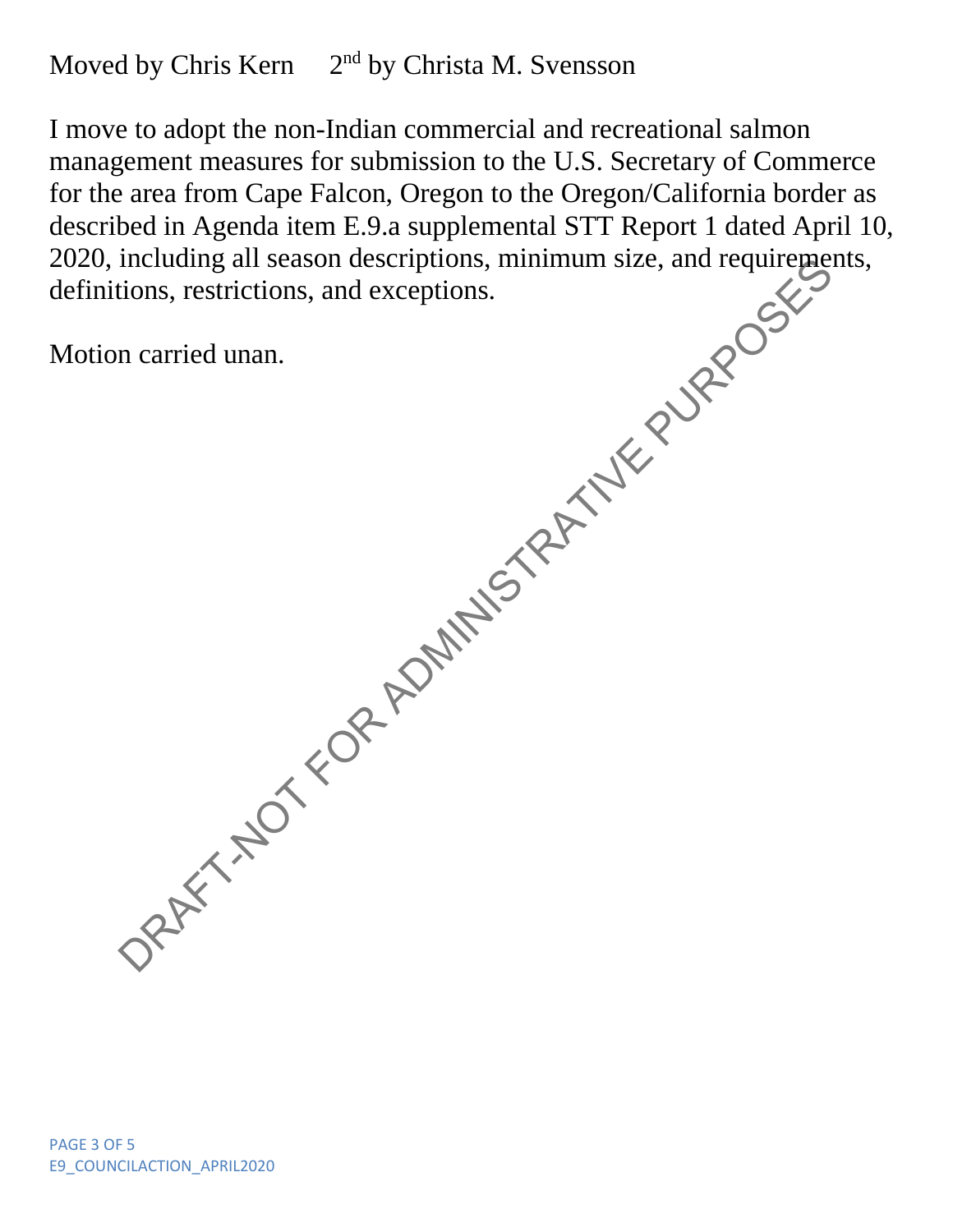Moved by Kyle Adicks

2<sup>nd</sup> by Rich Lincoln

DRAFT-NOT FOR ADMINISTRATIVE PURPOSES I move that the Council adopt for submission to the U.S. Secretary of Commerce the non-Indian commercial and recreational salmon management measures for the area north of Cape Falcon as presented in Agenda Item E.9.a, Supplemental STT Report 1, April 10, 2020.